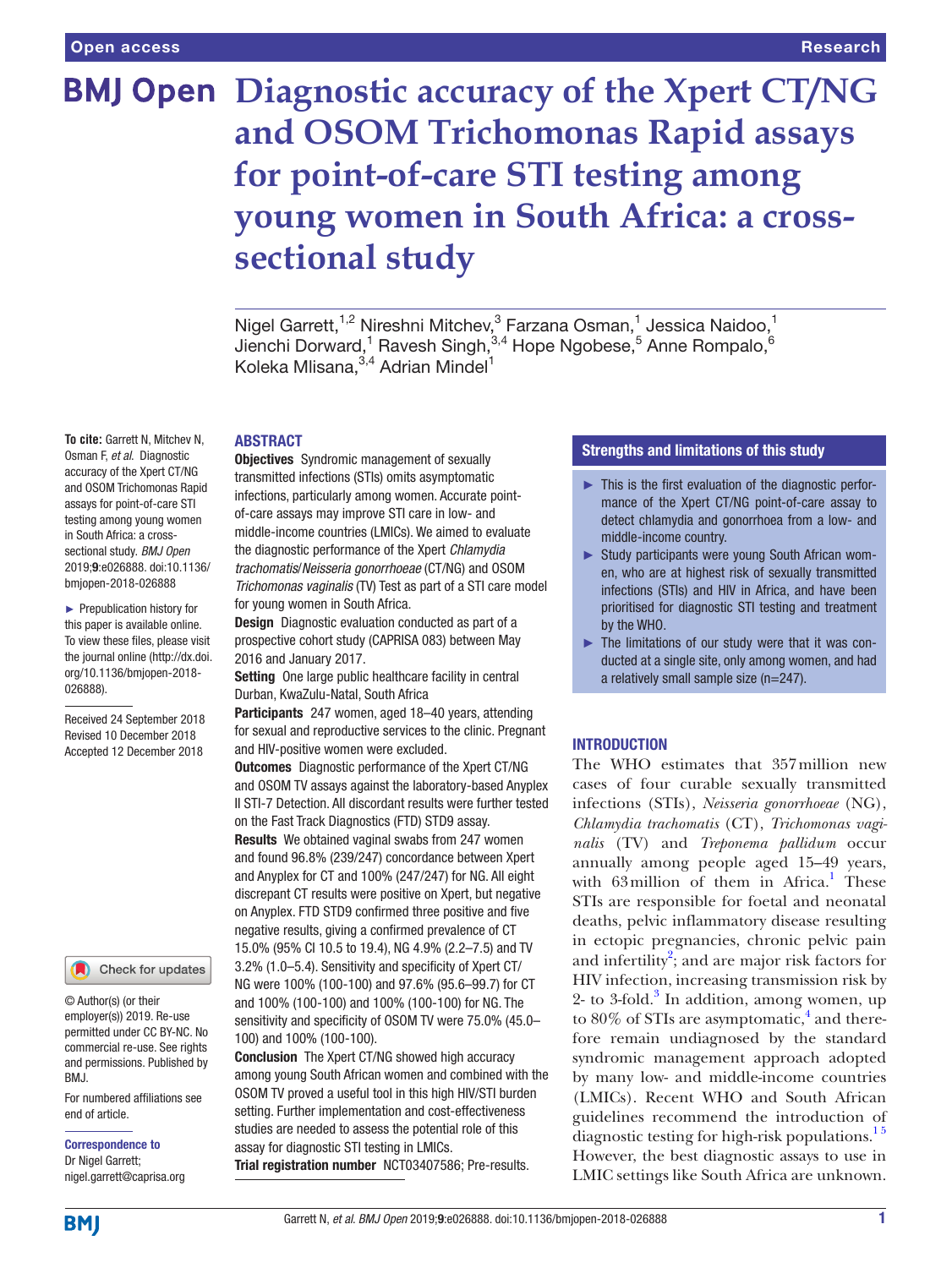In high-income countries, nucleic acid amplification tests (NAATs) are recommended and widely used for the detection of CT and NG. Cheaper and faster diagnostic technologies are being developed and provide an opportunity to design diagnostic STI care models for LMICs. One of these assays is the point-of-care (POC) Xpert CT/NG performed on the GeneXpert System (Cepheid, Sunnydale, California, US), a real-time PCR test for the rapid detection of CT and NG, which was US FDA cleared in 2012 and received the European CE mark in 2016. This assay may be particularly relevant to the South African setting, because more than 4000 GeneXpert modules have already been placed in public healthcare settings for the rapid diagnosis of tuberculosis (TB).<sup>[6](#page-4-4)</sup> Multi-disease testing for HIV viral load monitoring, early infant diagnosis and TB using the GeneXpert platform was found to be feasible in rural Zimbabwe.<sup>7</sup> Potentially, the existing infrastructure could be expanded to form pilot sites for diagnostic STI care serving high-risk groups, such as young or pregnant women, sex workers and men who have sex with men. However, while some studies have evaluated the diagnostic performance of Xpert CT/ NG in high-income countries, $8<sup>9</sup>$  we are not aware of any studies from LMICs, where the need is greatest.

Considering the relatively high cost of the Xpert TV cartridge (~USD 19.00), we decided to complement the Xpert CT/NG with the OSOM TV antigen detection assay (Sekisui, Lexington, MA, US) and Gram stain microscopy, in order to offer the participants a comprehensive 2-hour STI testing alternative to syndromic management.<sup>10</sup> The advantage of the OSOM TV assay is that it is relatively cheap (~USD 8.00), has a rapid processing time (~10min) and has shown higher accuracy than wet mount microscopy, especially in women.<sup>[11 12](#page-4-8)</sup>

Therefore, the aim of this study was to evaluate the POC Xpert CT/NG and OSOM TV assays in young women presenting to an urban primary healthcare clinic in South Africa.

#### **METHODS**

#### Study design, setting and population

The CAPRISA 083 prospective cohort study was conducted at a large public healthcare clinic in Durban, South Africa between May 2016 and January 2017 and was previously described in detail.<sup>[10](#page-4-7)</sup> Briefly, the study evaluated a clinic-based STI care model composed of POC STI testing, immediate treatment and expedited partner therapy (EPT) for young women at high HIV risk. Non-pregnant, HIV-negative women, aged 18–40 years, attending for sexual and reproductive services were eligible, and once consented, were enrolled consecutively into the study. Women diagnosed with CT, NG or TV based on POC testing were offered immediate supervised treatment with single dose antibiotics on the same visit. Treatment regimens followed international guidelines, and were compatible with national guidelines: ceftriaxone 250mg intramuscular and azithromycin 1g oral for NG,

azithromycin 1g oral for CT, and metronidazole 2g oral for  $TV<sup>1314</sup>$ 

### Evaluation of POC STI assays

At enrolment, a nurse with experience in sexual health collected two vaginal swabs for POC testing on the Xpert CT/NG and the OSOM TV assays, and one Eswab (Copan, Brescia, Italy) specimen, which was sent to the regional National Health Laboratory Services reference laboratory for DNA extraction and parallel testing on the Anyplex II STI-7 Detection assay (Seegene, Seoul, Korea) within 24hours of sample collection, according to Clinical and Laboratory Standards Institute requirements. Considering that all participants received their results during the same visit and the tests were performed in the clinic, we used the term 'point-of-care' for both assays, in line with the following consensus definition: *'a point-of-care test…is a test to support clinical decision making, which is performed by a qualified…staff nearby the patient…during or very close to the time of consultation, to help the patient and physician to decide upon the best suited approach, and of which the results should be known at the time of the clinical decision making'*. [15](#page-4-10) All POC tests were processed according to manufacturers' specification [\(www.sekisuidiagnostics.com/products/](www.sekisuidiagnostics.com/products/130-osom-trichomonas-test) [130-osom-trichomonas-test](www.sekisuidiagnostics.com/products/130-osom-trichomonas-test) and [www.cepheid.com/us/](www.cepheid.com/us/cepheid-solutions/clinical-ivd-tests/sexual-health/xpert-ct-ng) [cepheid-solutions/clinical-ivd-tests/sexual-health/xpert](www.cepheid.com/us/cepheid-solutions/clinical-ivd-tests/sexual-health/xpert-ct-ng)[ct-ng](www.cepheid.com/us/cepheid-solutions/clinical-ivd-tests/sexual-health/xpert-ct-ng)) by laboratory technologists with experience using the GeneXpert platform at the clinic laboratory, but no access to participant clinical data. Reference laboratory staff were blinded to the POC test results and had no access to participant clinical data. Any discordant results comparing the Xpert CT/NG and OSOM TV against the Anyplex II STI-7 assay were retested on a third multiplex real-time PCR assay, the FTD STD9 (Fast Track Diagnostics, Silema, Malta). The Anyplex II STI-7 and FTD STD9 were chosen as confirmatory tests, because they are both CE marked and are commercially available in South Africa. For epidemiological purposes, these assays also provided the opportunity to determine the prevalence of sexually transmitted organisms not routinely screened for in surveillance studies. Positive result cut-offs for all assays were prespecified by the manufacturers.

#### Data analysis

Clinic laboratory data were collected and managed using REDCap electronic data capture tools (Vanderbilt University, Nashville, TN, USA), checked for internal validity and analysed using SAS V.9.4 (SAS Institute, Cary, NC, US). The sample size was predetermined to assess the primary outcome of the CAPRISA 083 cohort study, which assessed the reduction in genital tract proinflammatory cytokines after POC testing, immediate treatment and EPT among women diagnosed with STIs. Reference laboratory results were imported and analysed at the end of the CAPRISA 083 study. Diagnostic accuracy of the assays was measured by calculating sensitivity, specificity, positive and negative predictive values (PPV, NPV) and 95% CI using the Wald method.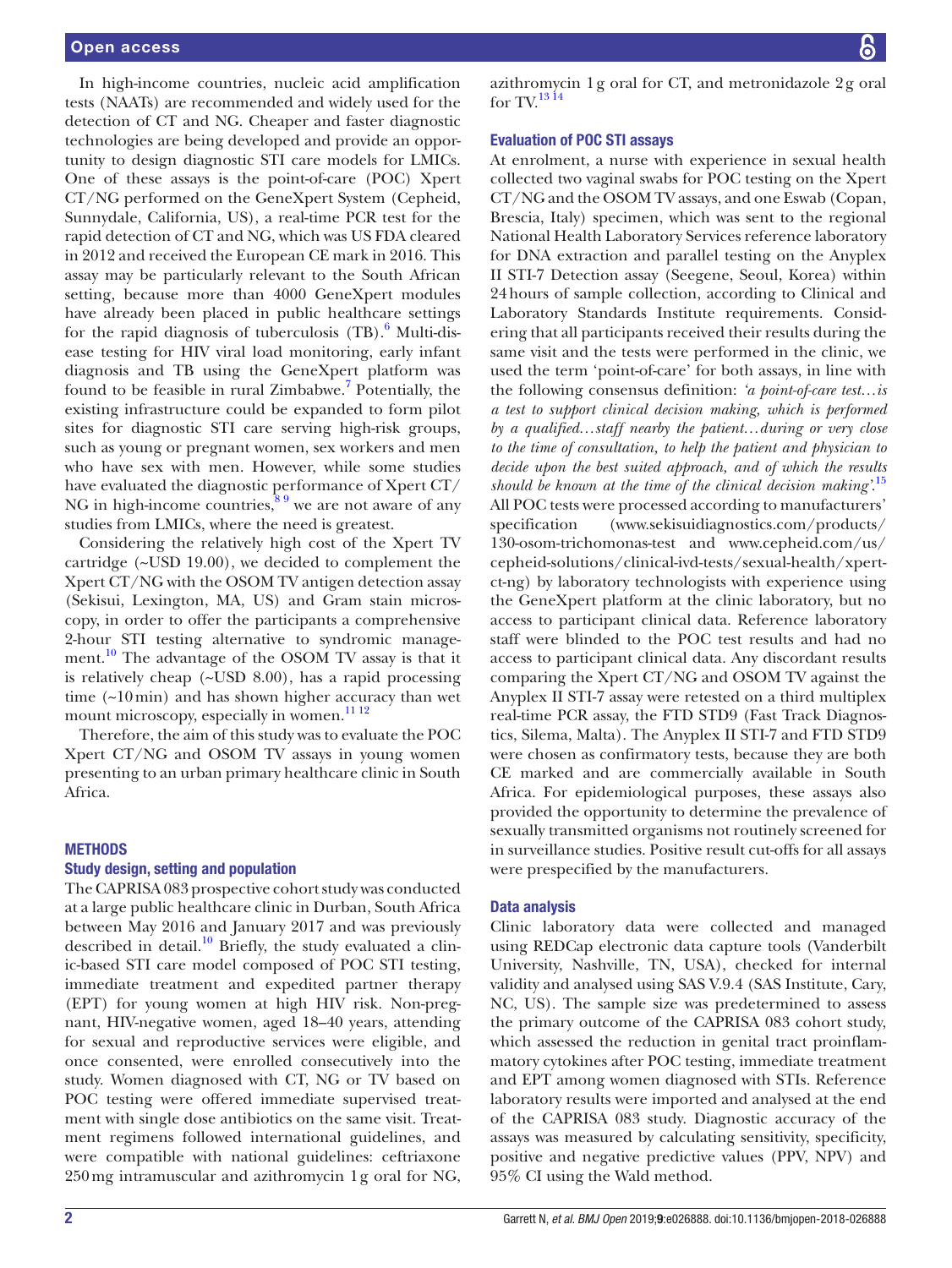## Patient and public involvement

Patients and the public were not involved in the design of and recruitment to the study. However, the syndromic STI management approach in South Africa often leaves women untreated and return to clinics with recurrent symptoms and partner notification and treatment services are inadequate. These experiences by patients led to the study design, and the implementation of POC testing and EPT in the clinic. Patients took part in focus group discussions and were able to provide feedback to the study team on their experiences with the POC STI testing model.<sup>9</sup>

#### **RESULTS**

A total of 267 women with median age 23 years (IQR 21–26) enrolled into the CAPRISA 083 study, and 23.6% (63/267) were diagnosed with at least one of the three STIs (CT, NG or TV) using Xpert CT/NG and OSOM TV POC testing at the clinic. We obtained vaginal Eswab specimen from 247/267 (92.5%) women for the diagnostic evaluation at the reference laboratory. The 20 women not included in the evaluation either did not provide consent for sample storage  $(n=11)$ , were menstruating  $(n=6)$ , had

an invalid Xpert CT/NG result  $(n=2)$  or did not have a test processed in the reference laboratory (n=1). The study flow is illustrated in [figure](#page-2-0) 1.

The confirmed prevalence among the 247 women evaluated was 15.0% (95% CI 10.5 to 19.4) for CT, 4.9% (2.2–7.5) for NG and 3.2% (1.0–5.4) for TV. In addition, Anyplex testing revealed a 4.9% (2.2–7.5) prevalence of *Mycoplasma genitalium*, 33.6% (27.7–39.5) *Mycoplasma hominis*, 51.8% (45.6-58.1) *Ureaplasma parvum* and 19.0% (14.1–23.9) *Ureaplasma urealyticum*. The sensitivity, specificity, PPV and NPV of Xpert CT/NG and OSOM TV assays are shown in [table](#page-3-0) 1. Overall we found 96.8% (239/247) concordance between the Xpert and Anyplex for CT and 100% (247/247) concordance for NG. All eight discrepant CT results were positive on Xpert, but negative on Anyplex. Testing on FTD STD9 confirmed three positive and five negative results. The Xpert cycle thresholds of the five discordant results reached 26.3 to 38.6 cycles, with two values greater than 38 cycles, indicating potential sampling or testing variation. The concordance between OSOM TV and Anyplex was 99.2% (245/247) with two discordant cases undetected on the OSOM TV



<span id="page-2-0"></span>Figure 1 Study flow and results of the diagnostic evaluation of the Xpert CT/NG and Osom TV assays.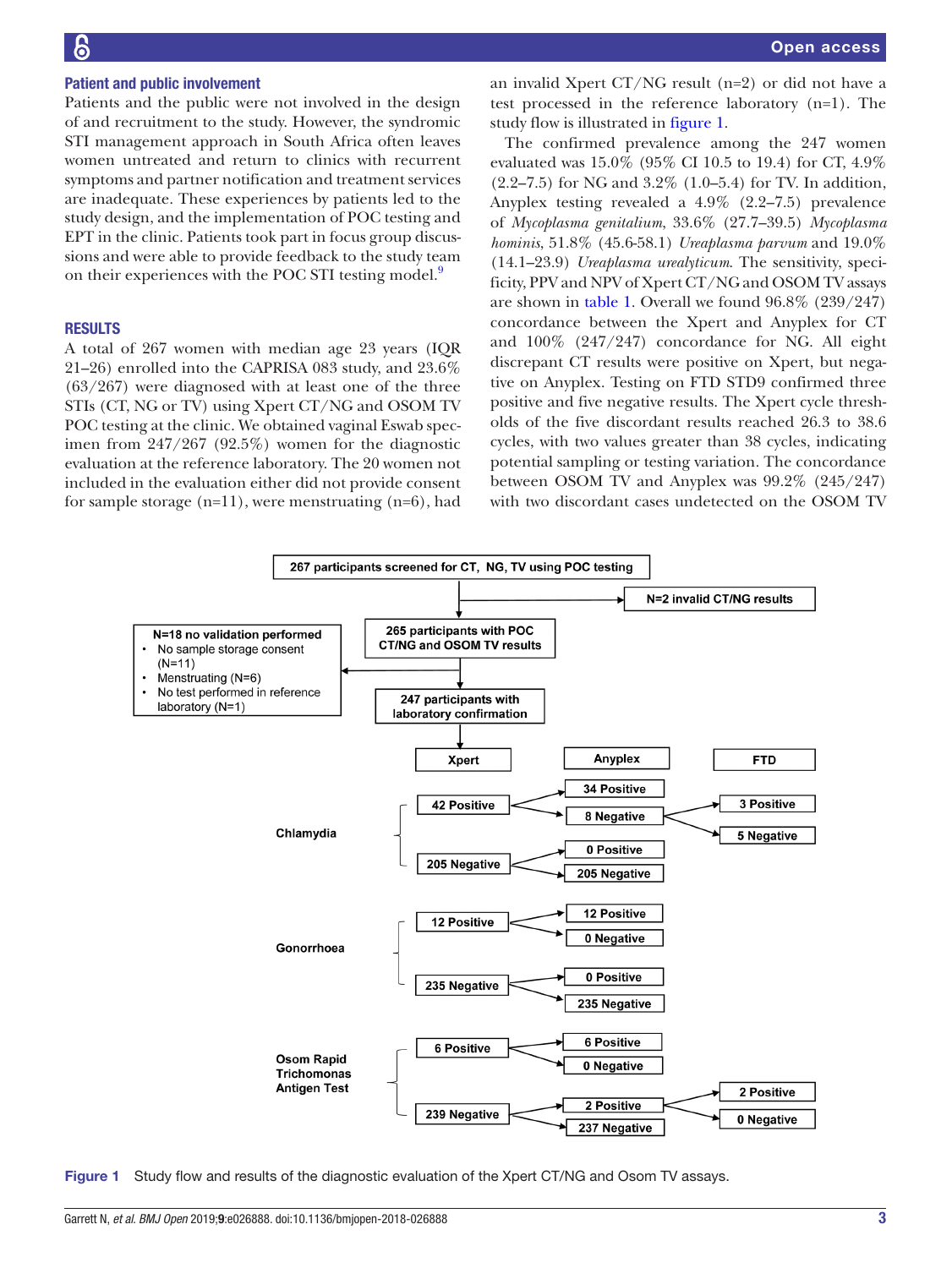<span id="page-3-0"></span>

| Evaluation of the Xpert CT/NG and OSOM TV against the Anyplex II STI-7 Detection and FTD STD9 assays (n=247)<br>Table 1 |                                    |                                         |                 |                                                                                                                                |
|-------------------------------------------------------------------------------------------------------------------------|------------------------------------|-----------------------------------------|-----------------|--------------------------------------------------------------------------------------------------------------------------------|
|                                                                                                                         |                                    | Anyplex II STI-7 Detection +/- FTD STD9 |                 |                                                                                                                                |
| POC assay                                                                                                               |                                    | <b>Positive</b>                         | <b>Negative</b> | <b>Accuracy with 95% CI</b>                                                                                                    |
| Xpert CT                                                                                                                | <b>Positive</b><br><b>Negative</b> | 37<br>0                                 | 5<br>205        | Sensitivity=100% (100% to 100%)<br>Specificity=97.6% (95.6% to 99.7%)<br>PPV=88.1% (78.3% to 97.9%)<br>NPV=100% (100% to 100%) |
| Xpert NG                                                                                                                | Positive<br>Negative               | 12<br>0                                 | 0<br>235        | Sensitivity=100% (100% to 100%)<br>Specificity=100% (100% to 100%)<br>PPV=100% (100% to 100%)<br>NPV=100% (100% to 100%)       |
| <b>OSOM TV</b>                                                                                                          | <b>Positive</b><br><b>Negative</b> | 6<br>$\overline{2}$                     | O<br>239        | Sensitivity=75.0% (45.0% to 100%)<br>Specificity=100% (100% to 100%)<br>PPV=100% (100% to 100%)<br>NPV=99.2% (98.0% to 100%)   |

FTD, Fast Track Diagnostics; NG, Neisseria gonorrhoeae; POC, Point-of-care; TV, Trichomonas vaginalis.

assay, but positive on confirmatory testing. Most participants (265/267, 99.3%) received their POC results on the day of sampling, and were offered immediate treatment, if indicated.

## **DISCUSSION**

The aim of the study was to evaluate the performance of the Xpert CT/NG, as well as the OSOM TV, within a clinic-based diagnostic care model to rapidly detect CT, NG and TV in a high STI/HIV burden setting in South Africa. The Xpert CT/NG performed well with a high sensitivity and specificity to diagnose CT and NG, while the OSOM TV showed lower sensitivity, but high specificity. Taken together, these assays could allow diagnosis and management of STIs in one clinical visit.

Our findings are consistent with a study of 1722 women and 1387 men from the US, which found a consistently high diagnostic performance of the Xpert CT/NG testing cervical and vaginal swabs from women, and urine from men and women.<sup>[8](#page-4-6)</sup> Sensitivity and specificity of the assay using vaginal swabs was 98.7% and 99.4% for CT and 100% and 99.9% for NG, which was only marginally superior to urine testing in women (97.6%, 99.8% for CT and 95.6%, 99.9% for NG). Similar to our evaluation, this study found a lower PPV of the assay for both CT (88.6%) and NG (91.7%) when using vaginal swabs in their population, while PPVs for urine testing were higher (96.4% and 95.6%). This could indicate that urine samples may be adequate for Xpert CT/NG testing in women, and may prevent unnecessary treatment, especially in populations with lower CT prevalence.

In our study, two out of five 'false positive' Xpert CT results had a high cycle threshold above 38 cycles. A validation of 50 randomly selected vulvovaginal samples from a study of pregnant women in Pretoria, South Africa<sup>16</sup> also found two positive Xpert CT/NG results with high cycle thresholds that were confirmed negative after testing on the Presto<sup>Plus</sup> CT/NG/TV (Microbiome, Ltd., Houten,

The Netherlands) and Anyplex assays. This highlights that some caution is needed when interpreting high cycle threshold results, and while retesting may be considered, it also highlights the limitations of comparing two or more highly accurate molecular based assays, that challenge the threshold limits of each other.

Recently, the POC Xpert CT/NG was evaluated as part of a large cluster randomised study in remote community health services in Australia. In keeping with our findings, the assay demonstrated a high sensitivity and specificity when performed by nurses and community health workers compared with conventional NAATs for both CT (98.6%, 99.5%) and NG (100%, 99.9%) using either urine samples or vaginal swabs. The authors concluded that this POC STI assay may be particularly suitable for LMICs, where resources are limited and infrastructure is often poor.<sup>[9](#page-4-11)</sup>

We decided to complement the Xpert CT/NG testing with the OSOM TV antigen detection assay in order to provide the participants with a comprehensive 2-hour STI testing alternative to syndromic management.<sup>10</sup> Previous evaluations $^{11}$ <sup>12</sup> of the OSOM TV concur with our finding of a slightly lower sensitivity (92%–98%) than PCR technology, but a consistently high specificity to detect TV (99%). The advantage of this assay is that it is relatively cheap, has a rapid processing time and higher accuracy than wet-prep microscopy, especially in women.<sup>12</sup> It is important to note that the decision to use the OSOM TV rather than the Xpert TV was driven by the direct cost of the test. However, the relative costs of scaling up a STI screening programme, including the costs and logistics of a quality assurance and training framework may make the Xpert TV assay still a reasonable addition in the future, even more so, if the company Cepheid decided to launch a CT/NG/TV multiplex cartridge.

The limitations of our study were that it was conducted at one site, only among young women, and had a relatively low sample size. We excluded pregnant women from the